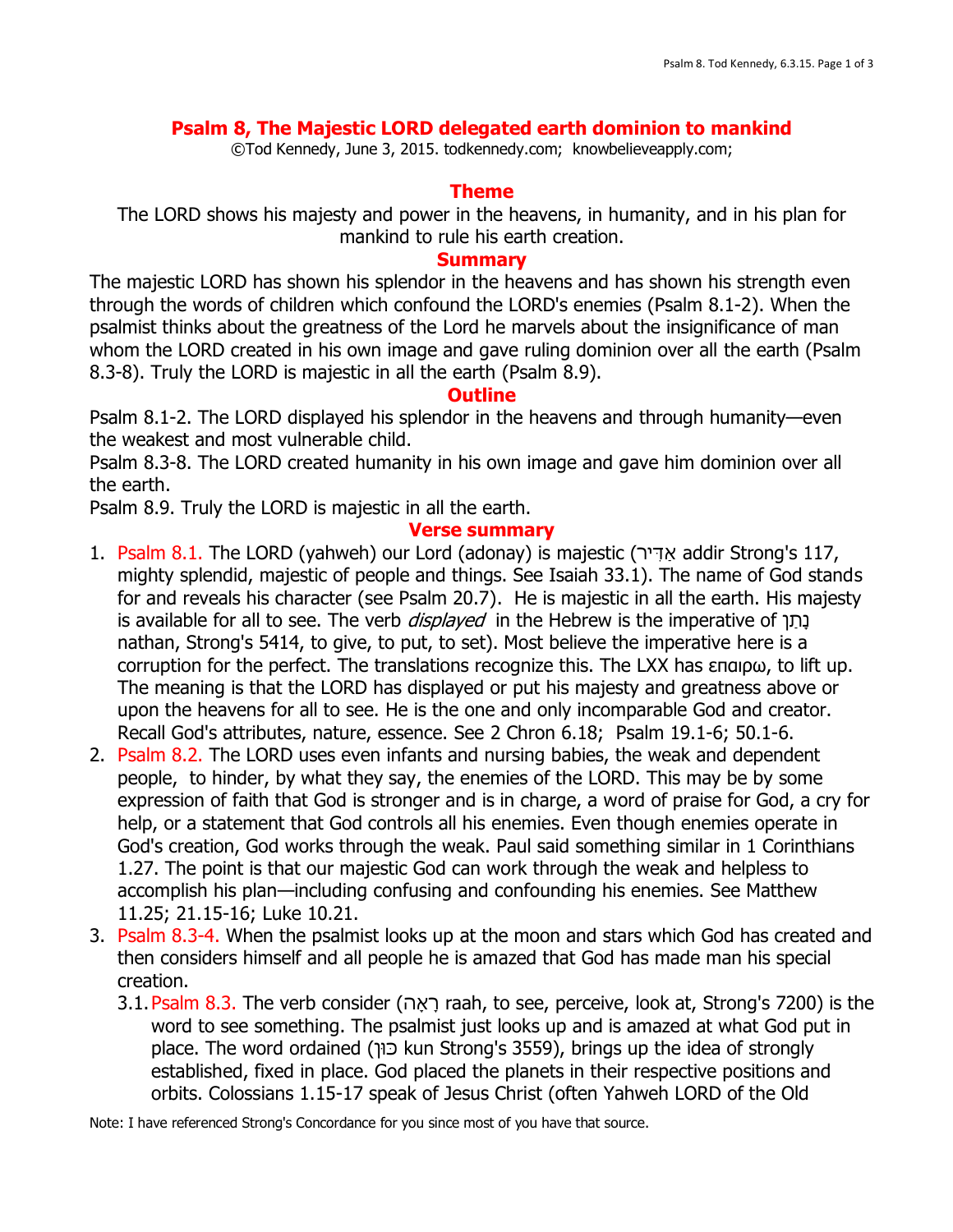Testament) as the creator and the one who holds together all things (συνίστημι sunistemi, perfect active indicative 3rd singular; to bring into existence in a n organized manner, to cohere, gather together).

- 3.2. Psalm 8.4. The psalmist now asks in wonder about the smallness, the insignificance of man when compared to the vast universe. We should compare Psalm 144.3-4 where the same Hebrew words for man are used. Humanity is the subject. God thinks about and pays special attention to people. Man (שׁוֹנֱא e'enos generic man, human being, Isaiah 24.6, Strong's 582) and son of man (םָדָא adam for man, people Deuteronomy 8.3, Strong's 120). "Take thought of" is the verb רַכָ ז zakar to remember, Strong's 2142, and "care for" is the verb דַקָפ paqad, to visit, appoint, pay attention to, Strong's 6485.
- 4. Psalm 8.5-6. This is God's purpose for mankind in relation to earth creation. The LORD of the previous verses is the subject. Mankind is the object of the LORD'S action. The four acts are 1. You made him; 2. You crown him, 3. You make him rule, 4. You put all things under his feet. Here we have clearly said that people have been delegated the privilege and responsibility to rule, govern, and care for God's creation. Creation is for mankind's benefit. We are king's of the earth. Contrary to pagan thought, the earth and all creation are subject to man. The earth is not a goddess. The earth does not need to be left in pristine state. It is to be cared for and used.
	- 4.1.Lower than God. Some interpret elohim as angels (LXX), though the Psalm alludes to Genesis 1.26-28, and therefore God seems the best translation. People are in God's image, though less than divine. This psalm does indicate that humans are higher than all other creation and the only creation in God's image. Hebrews 2.5-10 uses wording from this Psalm, but there the point is that Jesus is superior to angels, and for that the author takes the LXX translation of Psalm 8.6. Hebrews 2.5-10 teach that Jesus was made lower than angels, so that he might die for mankind's sins. Angels do not die (Luke 20.36).
	- 4.2.The LORD crowns mankind with glory and honor means that as the creation in God's image but less than God people have dignity, importance, and purpose. Because we are in God's image we reflect his glory and honor. See Psalm 19.1 and Psalm 96. Compare Genesis 1.26-28.
	- 4.3.You make him rule. This emphasizes the mastery and dominion that God gave mankind over his creation (Genesis 1.28). Rule (לַשָׁמ mashal, to rule, have dominion, reign, govern, hiphil imperfect 2ms plus 3ms suffix, Strong's 4010) demonstrates mankind's authority and responsibility. The works of his hands refer to all creation.
	- 4.4.You have put all things under his feet summarizes the idea of dominion. The verb is the common word יתִּשׁ shith, to put, place, appoint, Strong's 7896. See Genesis 9.1-3.
- 5. Psalm 8.7-8. Animals, birds, and sea creatures have all been placed under man's dominion.
- 6. Psalm 8.9 Conclusion. The LORD is the one and only incomparable God and creator. Creation demonstrates this. We, along with the Psalmist, look at God's creation with its glory, order, and purpose, and man's dominion over creation, and exclaim that God, Yahweh Adonay, is majestic, honorable, and to be praised. See Psalm 104.24; Deut 33.26; Psa 145-150.